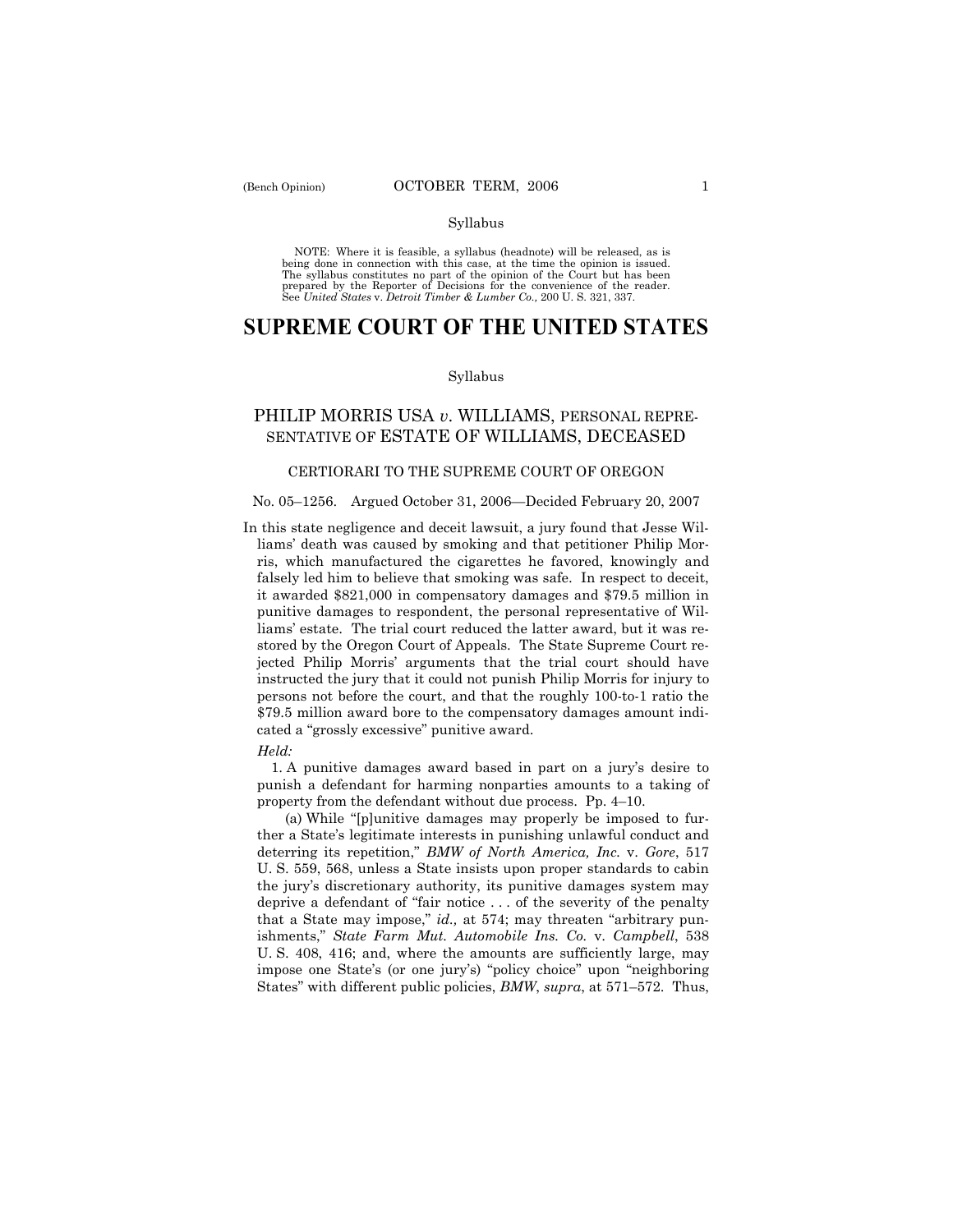#### Syllabus

the Constitution imposes limits on both the procedures for awarding punitive damages and amounts forbidden as "grossly excessive." See *Honda Motor Co. v. Oberg,* 512 U.S. 415, 432. The Constitution's procedural limitations are considered here. Pp. 4–5.

 (b) The Due Process Clause forbids a State to use a punitive damages award to punish a defendant for injury inflicted on strangers to the litigation. For one thing, a defendant threatened with punishment for such injury has no opportunity to defend against the charge. See *Lindsey* v. *Normet*, 405 U. S. 56, 66. For another, permitting such punishment would add a near standardless dimension to the punitive damages equation and magnify the fundamental due process concerns of this Court's pertinent cases—arbitrariness, uncertainty, and lack of notice. Finally, the Court finds no authority to support using punitive damages awards to punish a defendant for harming others. *BMW, supra,* at 568, n.11, distinguished. Respondent argues that showing harm to others is relevant to a different part of the punitive damages constitutional equation, namely, reprehensibility. While evidence of actual harm to nonparties can help to show that the conduct that harmed the plaintiff also posed a substantial risk to the general public, and so was particularly reprehensible, a jury may not go further and use a punitive damages verdict to punish a defendant directly for harms to those nonparties. Given the risks of unfairness, it is constitutionally important for a court to provide assurance that a jury is asking the right question; and given the risks of arbitrariness, inadequate notice, and imposing one State's policies on other States, it is particularly important that States avoid procedure that unnecessarily deprives juries of proper legal guidance.  $Pp. 5-8.$ 

 (c) The Oregon Supreme Courtís opinion focused on more than reprehensibility. In rejecting Philip Morris' claim that the Constitution prohibits using punitive damages to punish a defendant for harm to nonparties, it made three statements. The first—that this Court held in *State Farm* only that a jury could not base an award on dissimilar acts of a defendant—was correct, but this Court now explicitly holds that a jury may not punish for harm to others. This Court disagrees with the second statement—that if a jury cannot punish for the conduct, there is no reason to consider it—since the Due Process Clause prohibits a State's inflicting punishment for harm to nonparties, but permits a jury to consider such harm in determining reprehensibility. The third statement—that it is unclear how a jury could consider harm to nonparties and then withhold that consideration from the punishment calculus—raises the practical problem of how to know whether a jury punished the defendant for causing injury to others rather than just took such injury into ac-